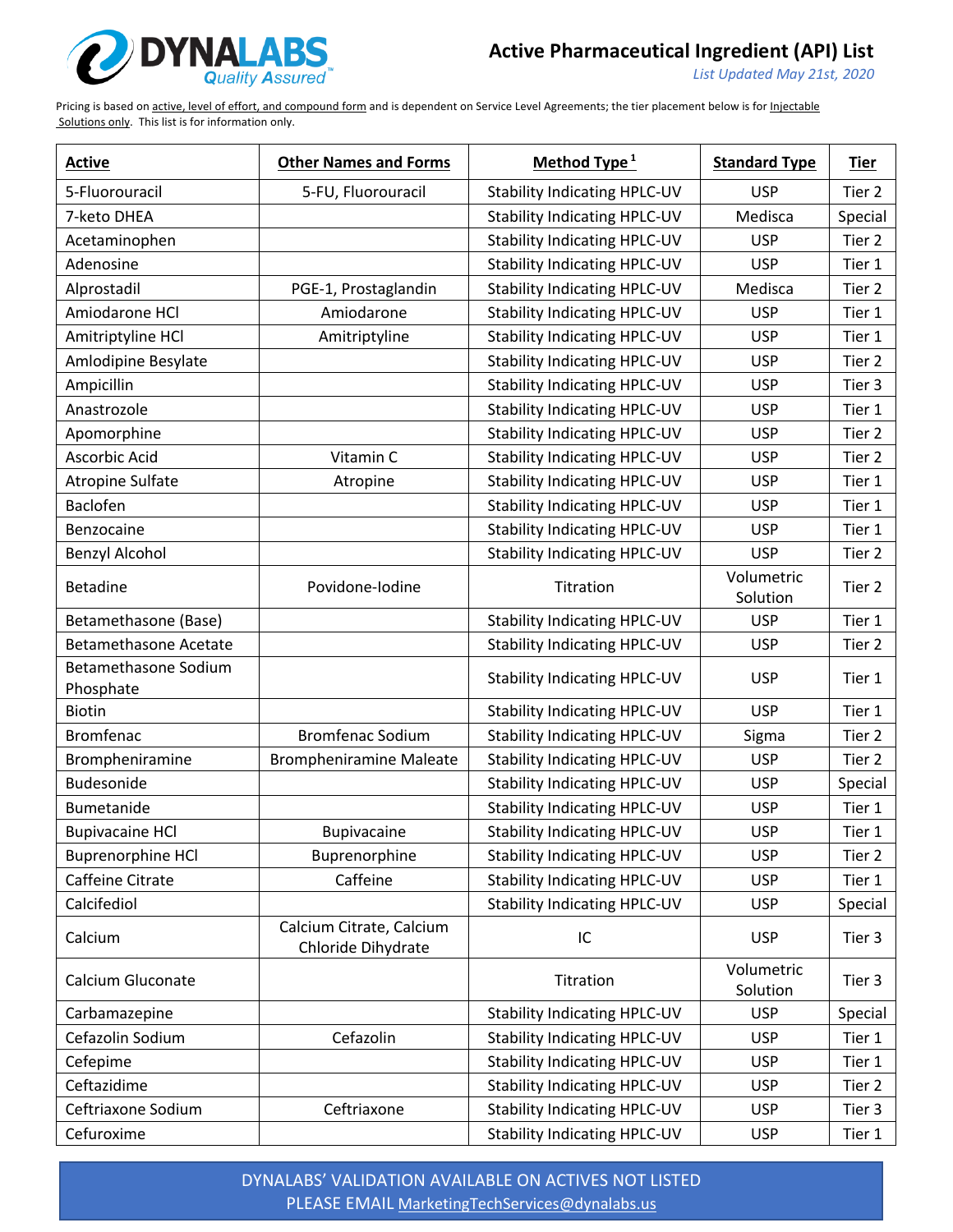

*List Updated May 21st, 2020*

Pricing is based on active, level of effort, and compound form and is dependent on Service Level Agreements; the tier placement below is for Injectable Solutions only. This list is for information only.

| <b>Active</b>                    | <b>Other Names and Forms</b>        | Method Type $1$                     | <b>Standard Type</b>   | <b>Tier</b> |
|----------------------------------|-------------------------------------|-------------------------------------|------------------------|-------------|
| Choline Chloride <sup>2</sup>    |                                     | IC                                  | Medisca                | Special     |
| Cidofovir                        |                                     | <b>Stability Indicating HPLC-UV</b> | <b>USP</b>             | Tier 2      |
| Ciprofloxacin HCl                |                                     | <b>Stability Indicating HPLC-UV</b> | <b>USP</b>             | Tier 1      |
| Ciprofloxacin                    |                                     | <b>Stability Indicating HPLC-UV</b> | <b>USP</b>             | Tier 1      |
| Clindamycin Phosphate            |                                     | <b>Stability Indicating HPLC-UV</b> | <b>USP</b>             | Tier 1      |
| Clonidine HCl                    | Clonidine                           | <b>Stability Indicating HPLC-UV</b> | <b>USP</b>             | Tier 1      |
| Cyanocobalamin                   |                                     | <b>Stability Indicating HPLC-UV</b> | Medisca                | Tier 1      |
| Cyclobenzaprine HCl              |                                     | <b>Stability Indicating HPLC-UV</b> | <b>USP</b>             | Tier 1      |
| Cyclosporine                     |                                     | <b>Stability Indicating HPLC-UV</b> | <b>USP</b>             | Tier 2      |
| Cyclopentolate HCl               |                                     | <b>Stability Indicating HPLC-UV</b> | <b>USP</b>             | Tier 1      |
| Dehydroepianodrosterone          | <b>DHEA</b>                         | <b>Stability Indicating HPLC-UV</b> | Medisca                | Tier 1      |
| Demercarium Bromide              | Demercarium                         | <b>Stability Indicating HPLC-UV</b> | <b>USP</b>             | Tier 2      |
| Dexamethasone Acetate            |                                     | <b>Stability Indicating HPLC-UV</b> | <b>USP</b>             | Tier 2      |
| Dexamethasone<br>Phosphate       | Dexamethasone Sodium<br>Phosphate   | <b>Stability Indicating HPLC-UV</b> | <b>USP</b>             | Tier 3      |
| Dexmedetomidine                  |                                     | <b>Stability Indicating HPLC-UV</b> | <b>USP</b>             | Tier 2      |
| Dextromethorphan<br>Hydrobromide |                                     | <b>Stability Indicating HPLC-UV</b> | <b>USP</b>             | Tier 2      |
| Diazepam                         |                                     | <b>Stability Indicating HPLC-UV</b> | <b>USP</b>             | Tier 1      |
| Diclofenac Sodium                | Diclofenac, Diclofenac<br>Potassium | <b>Stability Indicating HPLC-UV</b> | <b>USP</b>             | Tier 1      |
| Diltiazem HCl                    | Diltiazem                           | <b>Stability Indicating HPLC-UV</b> | <b>USP</b>             | Tier 1      |
| Diphenhydramine HCl              |                                     | <b>Stability Indicating HPLC-UV</b> | <b>USP</b>             | Tier 2      |
| Dipyridamole                     |                                     | <b>Stability Indicating HPLC-UV</b> | <b>USP</b>             | Special     |
| Dobutamine                       |                                     | <b>Stability Indicating HPLC-UV</b> | <b>USP</b>             | Special     |
| Dopamine HCl                     | Dopamine                            | <b>Stability Indicating HPLC-UV</b> | <b>USP</b>             | Tier 1      |
| Doxepin HCl                      | Doxepin                             | <b>Stability Indicating HPLC-UV</b> | <b>USP</b>             | Special     |
| Doxycycline                      | Doxycycline Hyclate                 | <b>Stability Indicating HPLC-UV</b> | <b>USP</b>             | Special     |
| Droperidol                       |                                     | <b>Stability Indicating HPLC-UV</b> | <b>USP</b>             | Tier 1      |
| <b>Edetate Calcium Disodium</b>  |                                     | Titration                           | Volumetric<br>Solution | Tier 2      |
| <b>Edetate Disodium</b>          |                                     | Titration                           | Volumetric<br>Solution | Tier 2      |
| <b>Ephedrine Sulfate</b>         |                                     | <b>Stability Indicating HPLC-UV</b> | <b>USP</b>             | Tier 1      |
| Epinephrine Bitartrate           | Epinephrine HCl,<br>Epinephrine     | <b>Stability Indicating HPLC-UV</b> | <b>USP</b>             | Tier 1      |
| Estradiol                        | E <sub>2</sub>                      | <b>Stability Indicating HPLC-UV</b> | <b>USP</b>             | Tier 1      |
| <b>Estradiol Valerate</b>        |                                     | <b>Stability Indicating HPLC-UV</b> | <b>USP</b>             | Tier 2      |
| Estriol                          | E <sub>3</sub>                      | <b>Stability Indicating HPLC-UV</b> | <b>USP</b>             | Tier 1      |
| Estrone                          | E1                                  | <b>Stability Indicating HPLC-UV</b> | <b>USP</b>             | Tier 1      |
| Fenbendazole                     |                                     | <b>Stability Indicating HPLC-UV</b> | <b>USP</b>             | Special     |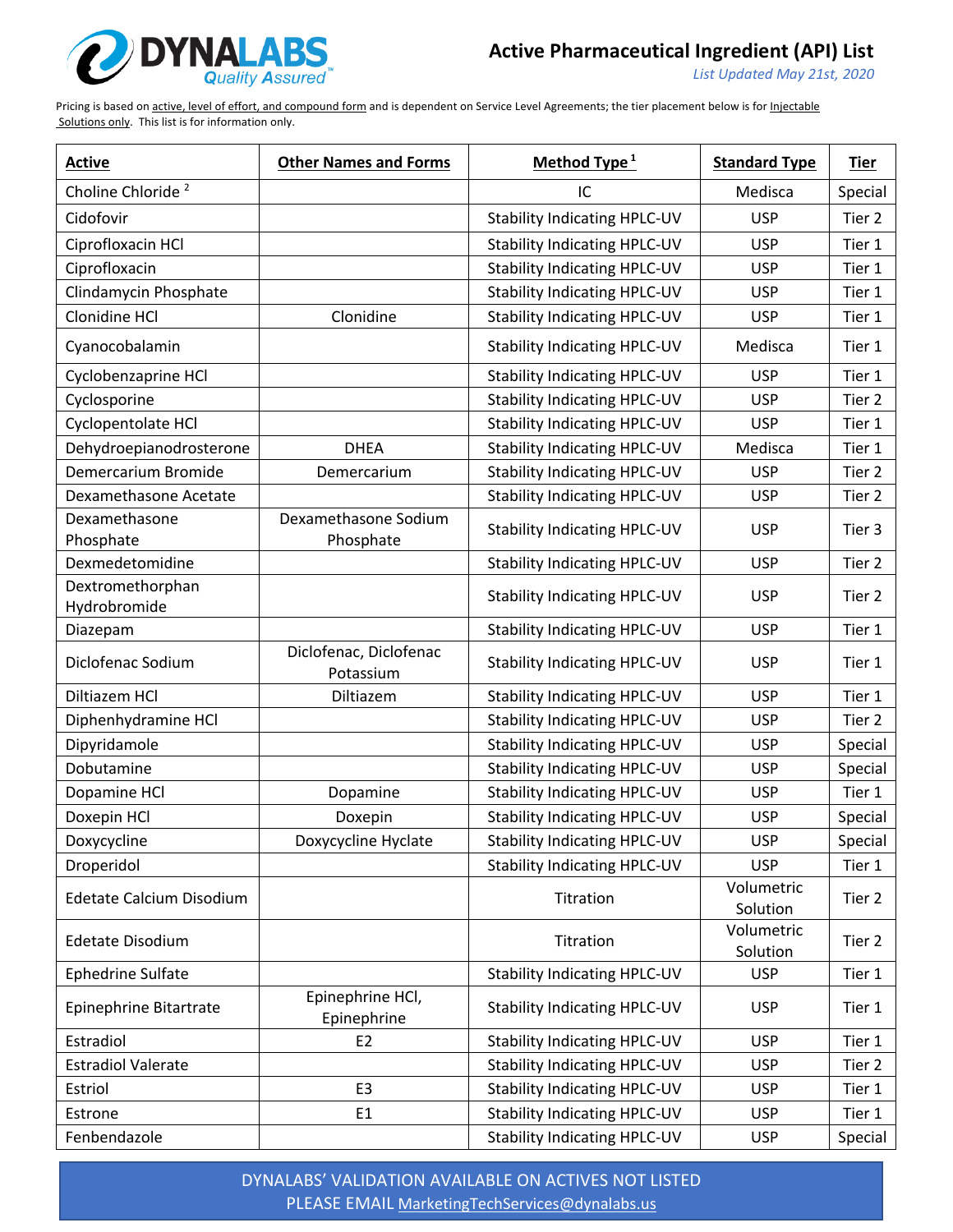

*List Updated May 21st, 2020*

Pricing is based on active, level of effort, and compound form and is dependent on Service Level Agreements; the tier placement below is for Injectable Solutions only. This list is for information only.

| <b>Active</b>                      | <b>Other Names and Forms</b>                                                                      | Method Type <sup>1</sup>            | <b>Standard Type</b>   | <b>Tier</b> |
|------------------------------------|---------------------------------------------------------------------------------------------------|-------------------------------------|------------------------|-------------|
| Fentanyl Citrate                   | Fentanyl                                                                                          | <b>Stability Indicating HPLC-UV</b> | <b>USP</b>             | Tier 1      |
| Finasteride                        |                                                                                                   | <b>Stability Indicating HPLC-UV</b> | <b>USP</b>             | Special     |
| Furosemide                         |                                                                                                   | <b>Stability Indicating HPLC-UV</b> | <b>USP</b>             | Tier 2      |
| Gabapentin                         |                                                                                                   | <b>Stability Indicating HPLC-UV</b> | <b>USP</b>             | Tier 1      |
| Gatifloxacin                       |                                                                                                   | <b>Stability Indicating HPLC-UV</b> | <b>USP</b>             | Tier 2      |
| <b>Gentamicin Sulfate</b>          | Gentamicin                                                                                        | <b>Stability Indicating HPLC-UV</b> | <b>USP</b>             | Tier 3      |
| <b>Glutathione Reduced</b>         |                                                                                                   | <b>Stability Indicating HPLC-UV</b> | <b>USP</b>             | Tier 2      |
| Glycopyrrolate                     |                                                                                                   | <b>Stability Indicating HPLC-UV</b> | <b>USP</b>             | Tier 1      |
| Guaifenesin                        |                                                                                                   | <b>Stability Indicating HPLC-UV</b> | <b>USP</b>             | Special     |
| Hydrocortisone                     |                                                                                                   | <b>Stability Indicating HPLC-UV</b> | <b>USP</b>             | Tier 1      |
| <b>Hydrocortisone Acetate</b>      |                                                                                                   | <b>Stability Indicating HPLC-UV</b> | <b>USP</b>             | Tier 1      |
| Hydrocortisone Sodium<br>Succinate | Hydrocortisone<br>Hemisuccinate                                                                   | <b>Stability Indicating HPLC-UV</b> | <b>USP</b>             | Tier 1      |
| Hydromorphone HCl                  | Hydromorphone                                                                                     | <b>Stability Indicating HPLC-UV</b> | <b>USP</b>             | Tier 1      |
| Hydroxocobalamin HCl               | Hydroxocobalamin                                                                                  | <b>Stability Indicating HPLC-UV</b> | Medisca                | Tier 1      |
| Hydroxyprogesterone<br>Caproate    |                                                                                                   | <b>Stability Indicating HPLC-UV</b> | <b>USP</b>             | Tier 1      |
| Ibuprofen                          |                                                                                                   | <b>Stability Indicating HPLC-UV</b> | <b>USP</b>             | Tier 1      |
| Idoxuridine                        |                                                                                                   | <b>Stability Indicating HPLC-UV</b> | <b>USP</b>             | Tier 2      |
| Inositol <sup>2</sup>              |                                                                                                   | <b>HPLC-CAD</b>                     | <b>USP</b>             | Special     |
| Iohexol                            |                                                                                                   | Titration                           | Volumetric<br>Solution | Special     |
| Isoproterenol                      |                                                                                                   | <b>Stability Indicating HPLC-UV</b> | <b>USP</b>             | Tier 2      |
| Ketamine HCl                       | Ketamine                                                                                          | <b>Stability Indicating HPLC-UV</b> | <b>USP</b>             | Tier 1      |
| Ketoprofen                         |                                                                                                   | <b>Stability Indicating HPLC-UV</b> | <b>USP</b>             | Tier 1      |
| Ketorolac Tromethamine             | Ketorolac                                                                                         | <b>Stability Indicating HPLC-UV</b> | <b>USP</b>             | Tier 1      |
| Labetalol HCl                      |                                                                                                   | <b>Stability Indicating HPLC-UV</b> | <b>USP</b>             | Tier 1      |
| Leuprolide Acetate                 | Leuprolide                                                                                        | <b>Stability Indicating HPLC-UV</b> | <b>USP</b>             | Tier 3      |
| Levothyroxine Sodium               | Levothyroxine, T4                                                                                 | <b>Stability Indicating HPLC-UV</b> | <b>USP</b>             | Tier 3      |
| Lidocaine HCl                      | Lidocaine                                                                                         | <b>Stability Indicating HPLC-UV</b> | <b>USP</b>             | Tier 1      |
| Liothyronine Sodium                | Liothyronine, T3                                                                                  | <b>Stability Indicating HPLC-UV</b> | <b>USP</b>             | Tier 3      |
| Lorazepam                          |                                                                                                   | <b>Stability Indicating HPLC-UV</b> | <b>USP</b>             | Tier 1      |
| Magnesium                          | Magnesium Chloride<br>Hexahydrate, Magnesium<br>Chloride, Magnesium<br>Citrate, Magnesium Sulfate | IC                                  | <b>USP</b>             | Tier 3      |
| Medroxyprogestone<br>Acetate       |                                                                                                   | <b>Stability Indicating HPLC-UV</b> | <b>USP</b>             | Tier 2      |
| Meloxicam                          |                                                                                                   | <b>Stability Indicating HPLC-UV</b> | <b>USP</b>             | Tier 1      |
| Meperidine HCl                     | Meperidine                                                                                        | <b>Stability Indicating HPLC-UV</b> | <b>USP</b>             | Tier 2      |
| Methadone HCl                      |                                                                                                   | <b>Stability Indicating HPLC-UV</b> | <b>USP</b>             | Tier 1      |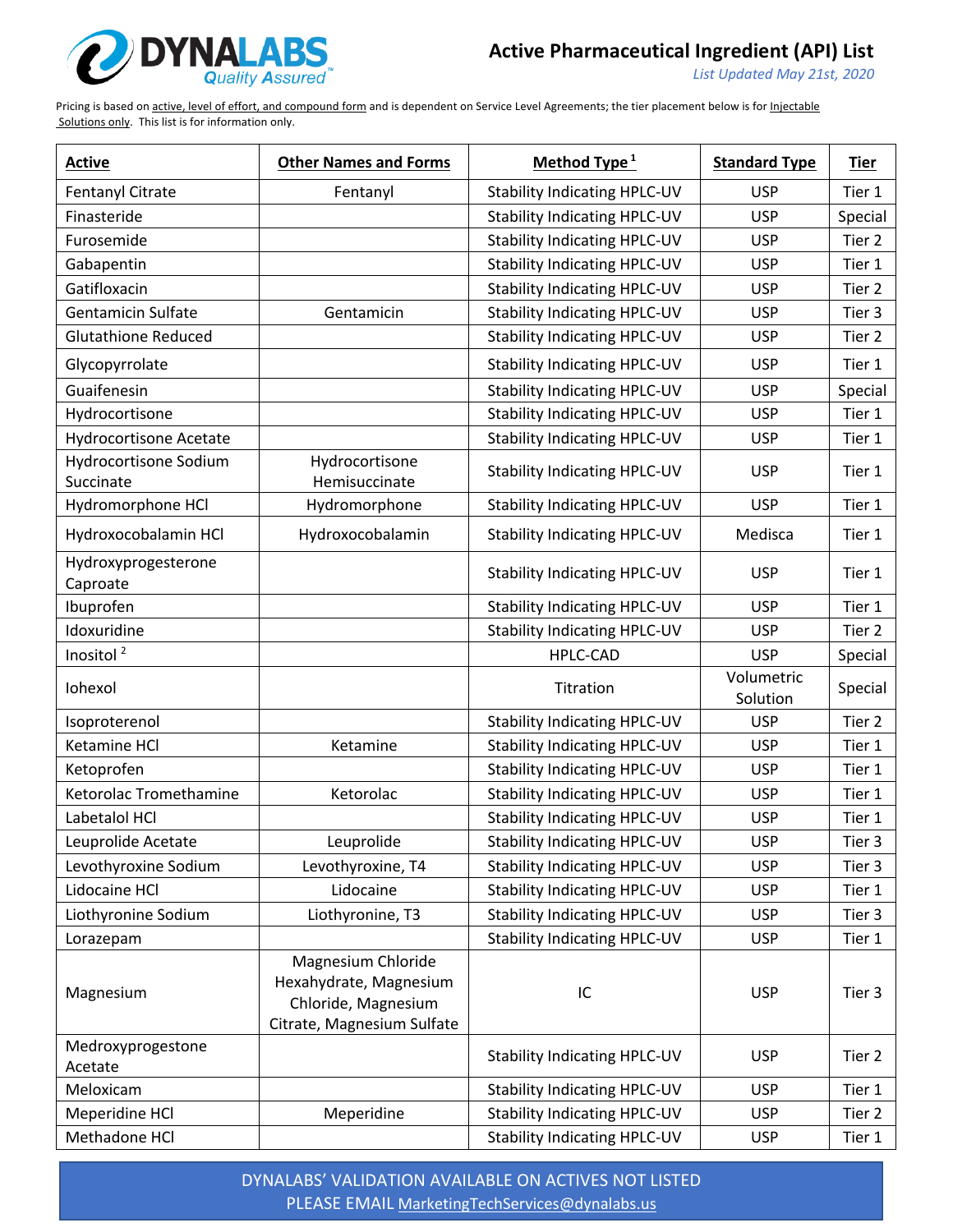

*List Updated May 21st, 2020*

Pricing is based on active, level of effort, and compound form and is dependent on Service Level Agreements; the tier placement below is for Injectable Solutions only. This list is for information only.

| <b>Active</b>                | <b>Other Names and Forms</b>                        | Method Type <sup>1</sup>            | <b>Standard Type</b> | <b>Tier</b> |
|------------------------------|-----------------------------------------------------|-------------------------------------|----------------------|-------------|
| Methionine                   |                                                     | <b>Stability Indicating HPLC-UV</b> | <b>USP</b>           | Special     |
| Methocarbamol                |                                                     | <b>Stability Indicating HPLC-UV</b> | <b>USP</b>           | Tier 2      |
| <b>Methohexital Sodium</b>   | Methohexital                                        | <b>Stability Indicating HPLC-UV</b> | <b>USP</b>           | Tier 2      |
| Methylcobalamin              |                                                     | <b>Stability Indicating HPLC-UV</b> | <b>USP</b>           | Tier 2      |
| Methylprednisolone           |                                                     | <b>Stability Indicating HPLC-UV</b> | <b>USP</b>           | Tier 2      |
| Acetate                      |                                                     |                                     |                      |             |
| Methylprednisolone           | Methylprednisolone                                  | <b>Stability Indicating HPLC-UV</b> | <b>USP</b>           | Tier 1      |
| Sodium Succinate             | Hemisuccinate                                       |                                     |                      |             |
| Metoclopramide HCl           | Metoclopramide                                      | <b>Stability Indicating HPLC-UV</b> | <b>USP</b>           | Tier 1      |
| Metoprolol                   | Metoprolol Tartrate,<br><b>Metoprolol Succinate</b> | <b>Stability Indicating HPLC-UV</b> | <b>USP</b>           | Tier 1      |
| <b>Metronidazole Base</b>    |                                                     | <b>Stability Indicating HPLC-UV</b> | <b>USP</b>           | Tier 1      |
| Midazolam HCl                | Midazolam                                           | <b>Stability Indicating HPLC-UV</b> | <b>USP</b>           | Tier 3      |
| Milrinone                    |                                                     | <b>Stability Indicating HPLC-UV</b> | <b>USP</b>           | Tier 2      |
| Minoxidil                    |                                                     | <b>Stability Indicating HPLC-UV</b> | <b>USP</b>           | Tier 1      |
| Mitomycin                    |                                                     | <b>Stability Indicating HPLC-UV</b> | <b>USP</b>           | Tier 3      |
| Mometasone Furoate           |                                                     | <b>Stability Indicating HPLC-UV</b> | <b>USP</b>           | Special     |
| Morphine Sulfate             |                                                     | <b>Stability Indicating HPLC-UV</b> | <b>USP</b>           | Tier 1      |
| Moxifloxacin HCl             | Moxifloxacin                                        | <b>Stability Indicating HPLC-UV</b> | <b>USP</b>           | Tier 1      |
| N-Acetylcysteine             | Acetylcysteine                                      | <b>Stability Indicating HPLC-UV</b> | <b>USP</b>           | Tier 1      |
| Nalbuphine HCl               | Nalbuphine                                          | <b>Stability Indicating HPLC-UV</b> | Sigma                | Special     |
| Naltrexone HCl               | Naltrexone                                          | <b>Stability Indicating HPLC-UV</b> | <b>USP</b>           | Tier 2      |
| Nandrolone Decanoate         |                                                     | <b>Stability Indicating HPLC-UV</b> | <b>USP</b>           | Tier 2      |
| Neostigmine<br>Methylsulfate | Neostigmine                                         | <b>Stability Indicating HPLC-UV</b> | <b>USP</b>           | Tier 2      |
| Nicardipine HCl              | Nicardipine                                         | <b>Stability Indicating HPLC-UV</b> | <b>USP</b>           | Tier 1      |
| Nifedipine                   |                                                     | <b>Stability Indicating HPLC-UV</b> | <b>USP</b>           | Tier 1      |
| Nitroglycerin                |                                                     | <b>Stability Indicating HPLC-UV</b> | <b>USP</b>           | Tier 1      |
| Norepinephrine Bitartrate    | Norepinephrine                                      | <b>Stability Indicating HPLC-UV</b> | <b>USP</b>           | Tier 1      |
| Omeprazole Sodium            | Omeprazole                                          | <b>Stability Indicating HPLC-UV</b> | <b>USP</b>           | Tier 2      |
| Ondansetron HCl              | Ondansetron                                         | <b>Stability Indicating HPLC-UV</b> | <b>USP</b>           | Tier 1      |
| Orphenadrine Citrate         |                                                     | <b>Stability Indicating HPLC-UV</b> | <b>USP</b>           | Tier 2      |
| Oseltamivir                  | Oseltamivir Phosphate                               | <b>Stability Indicating HPLC-UV</b> | <b>USP</b>           | Special     |
| Oxymetazoline                |                                                     | <b>Stability Indicating HPLC-UV</b> | <b>USP</b>           | Tier 2      |
| Oxytocin                     |                                                     | <b>Stability Indicating HPLC-UV</b> | <b>USP</b>           | Tier 3      |
| Pantoprazole Sodium          | Pantoprazole                                        | <b>Stability Indicating HPLC-UV</b> | <b>USP</b>           | Tier 2      |
| Papaverine HCl               |                                                     |                                     |                      |             |
|                              | Papaverine                                          | <b>Stability Indicating HPLC-UV</b> | <b>USP</b>           | Tier 1      |
| Pentobarbital Sodium         | Pentobarbital                                       | <b>Stability Indicating HPLC-UV</b> | <b>USP</b>           | Tier 2      |
| Pentoxifylline               |                                                     | <b>Stability Indicating HPLC-UV</b> | <b>USP</b>           | Special     |
| Phenobarbital Sodium         | Phenobarbital                                       | <b>Stability Indicating HPLC-UV</b> | <b>USP</b>           | Tier 1      |
| Phenol                       |                                                     | <b>Stability Indicating HPLC-UV</b> | <b>USP</b>           | Tier 1      |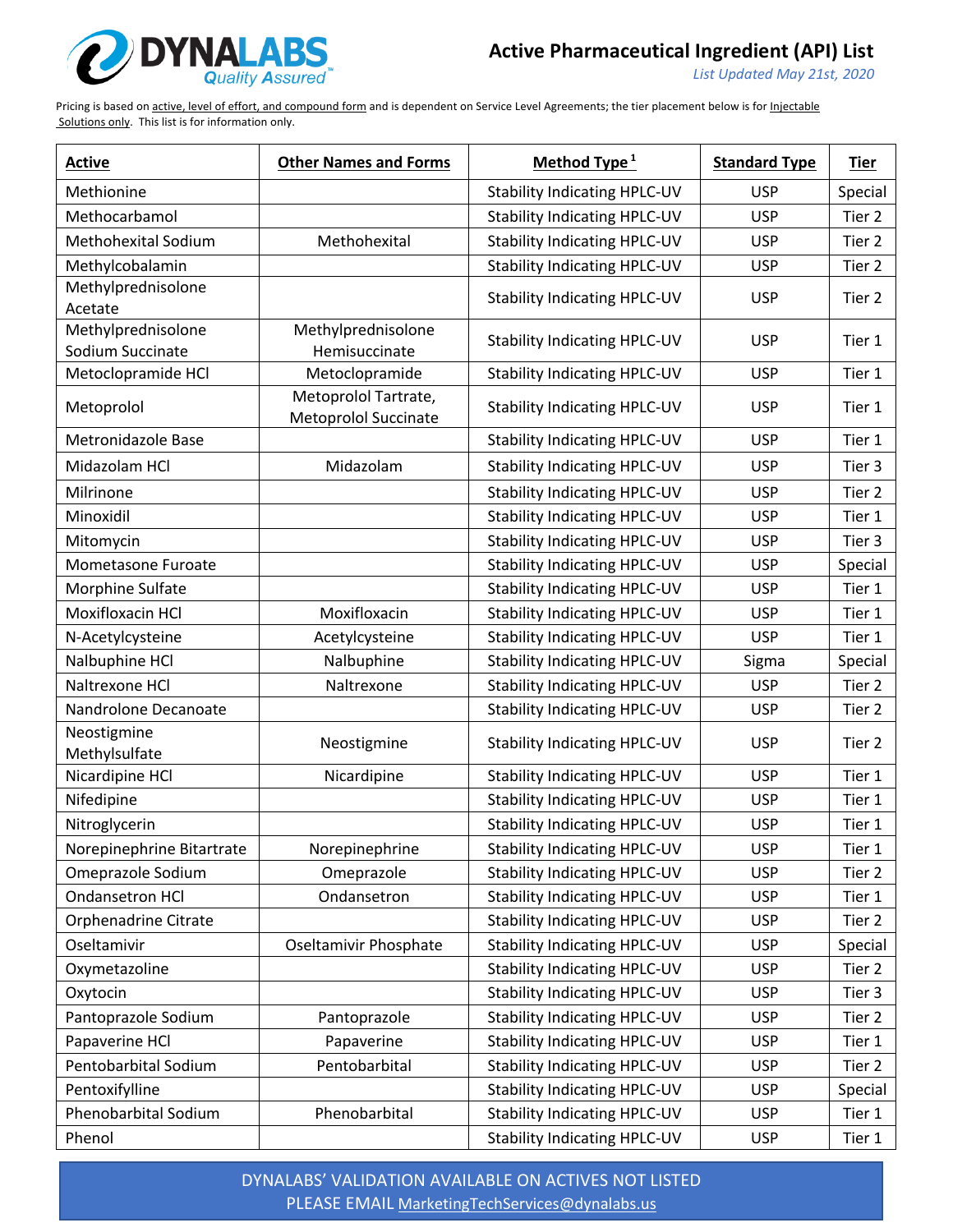

*List Updated May 21st, 2020*

Pricing is based on active, level of effort, and compound form and is dependent on Service Level Agreements; the tier placement below is for Injectable Solutions only. This list is for information only.

| <b>Active</b>                    | <b>Other Names and Forms</b>                                       | Method Type $1$                     | <b>Standard Type</b>   | <b>Tier</b> |
|----------------------------------|--------------------------------------------------------------------|-------------------------------------|------------------------|-------------|
| <b>Phentolamine Mesylate</b>     | Phentolamine                                                       | <b>Stability Indicating HPLC-UV</b> | <b>USP</b>             | Tier 1      |
| Phenylephrine HCl                | Phenylephrine,<br>Phenylephrine Tannate,<br>Phenylephrine Tartrate | <b>Stability Indicating HPLC-UV</b> | <b>USP</b>             | Tier 1      |
| Phosphatidylcholine <sup>2</sup> |                                                                    | <b>Stability Indicating HPLC-UV</b> | Medisca                | Special     |
| Phytonadione                     | Vitamin K                                                          | <b>Stability Indicating HPLC-UV</b> | <b>USP</b>             | Tier 2      |
| Piperacillin Sodium              | Piperacillin                                                       | <b>Stability Indicating HPLC-UV</b> | <b>USP</b>             | Tier 2      |
| Piroxicam                        |                                                                    | <b>Stability Indicating HPLC-UV</b> | <b>USP</b>             | Tier 1      |
| Potassium                        | Potassium Bromide,<br>Potassium Chloride,<br>Potassium Citrate     | IC                                  | <b>USP</b>             | Tier 3      |
| Prednisolone                     |                                                                    | <b>Stability Indicating HPLC-UV</b> | <b>USP</b>             | Tier 1      |
| Prednisolone Acetate             |                                                                    | <b>Stability Indicating HPLC-UV</b> | <b>USP</b>             | Tier 2      |
| Prednisolone Sodium<br>Phosphate |                                                                    | <b>Stability Indicating HPLC-UV</b> | <b>USP</b>             | Tier 3      |
| Pregnenolone                     |                                                                    | <b>Stability Indicating HPLC-UV</b> | Medisca                | Tier 1      |
| Prilocaine HCl                   |                                                                    | <b>Stability Indicating HPLC-UV</b> | <b>USP</b>             | Tier 1      |
| Procaine HCl                     |                                                                    | <b>Stability Indicating HPLC-UV</b> | <b>USP</b>             | Tier 1      |
| Progesterone                     |                                                                    | <b>Stability Indicating HPLC-UV</b> | <b>USP</b>             | Tier 1      |
| Promethazine HCl                 |                                                                    | <b>Stability Indicating HPLC-UV</b> | <b>USP</b>             | Tier 1      |
| Proparacaine HCl                 |                                                                    | <b>Stability Indicating HPLC-UV</b> | <b>USP</b>             | Tier 1      |
| Propofol                         |                                                                    | <b>Stability Indicating HPLC-UV</b> | <b>USP</b>             | Tier 1      |
| Pyridoxine HCl                   | Pyridoxine                                                         | <b>Stability Indicating HPLC-UV</b> | <b>USP</b>             | Tier 1      |
| Ranitidine HCl                   | Ranitidine                                                         | <b>Stability Indicating HPLC-UV</b> | <b>USP</b>             | Tier 1      |
| Riluzole                         |                                                                    | <b>Stability Indicating HPLC-UV</b> | <b>USP</b>             | Tier 2      |
| Rocuronium Bromide               |                                                                    | <b>Stability Indicating HPLC-UV</b> | <b>USP</b>             | Tier 2      |
| Ropivacaine HCl                  | Ropivacaine                                                        | <b>Stability Indicating HPLC-UV</b> | <b>USP</b>             | Tier 1      |
| Sildenafil Citrate               | Sildenafil                                                         | <b>Stability Indicating HPLC-UV</b> | <b>USP</b>             | Tier 1      |
| Sodium Bicarbonate               |                                                                    | Titration                           | Volumetric<br>Solution | Tier 2      |
| Sodium Chloride                  |                                                                    | Titration                           | Volumetric<br>Solution | Tier 3      |
| Sodium Citrate                   |                                                                    | <b>Stability Indicating HPLC-UV</b> | <b>USP</b>             | Tier 2      |
| Sodium Deoxycholate <sup>2</sup> |                                                                    | <b>Stability Indicating HPLC-UV</b> | Medisca                | Special     |
| Sodium Thiosulfate               |                                                                    | Titration                           | Volumetric<br>Solution | Tier 2      |
| Succinylcholine Chloride         | Succinylcholine                                                    | <b>Stability Indicating HPLC-UV</b> | <b>USP</b>             | Tier 2      |
| Sufentanil Citrate               | Sufentanil                                                         | <b>Stability Indicating HPLC-UV</b> | <b>USP</b>             | Tier 1      |
| Tacrolimus                       |                                                                    | <b>Stability Indicating HPLC-UV</b> | <b>USP</b>             | Tier 2      |
| Tazobactam                       |                                                                    | <b>Stability Indicating HPLC-UV</b> | <b>USP</b>             | Tier 2      |
| Testosterone                     |                                                                    | <b>Stability Indicating HPLC-UV</b> | <b>USP</b>             | Tier 1      |